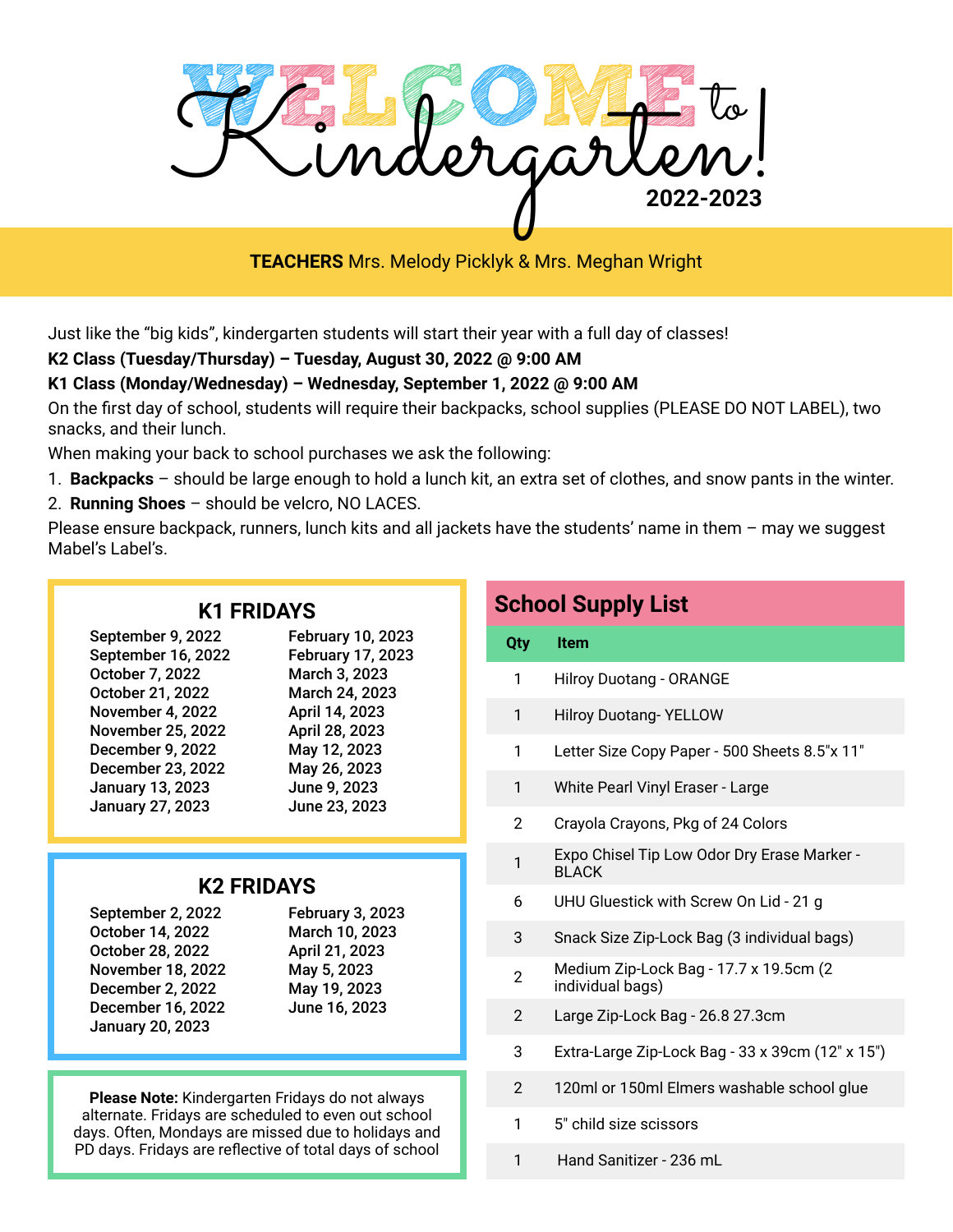# **Master's Academy 2022-2023 School Supply Lists**

### **Grade One**

| Qty | <b>Item</b>                                                       |
|-----|-------------------------------------------------------------------|
| 1   | White Magazine File Box - 9" x 4" x 12"                           |
| 1   | <b>Hilroy Duotang-YELLOW</b>                                      |
| 1   | Hilroy Twin Pocket Portfolio - GREEN                              |
| 1   | Hilroy Twin Pocket Portfolio - BLUE                               |
| 1   | Hilroy Twin Pocket Portfolio - RED                                |
| 1   | Hilroy 15150R - 1/2 Plain, 1/2 8mm Ruled - 72<br>Pages, 9"x 7"    |
| 4   | Hilroy 12154R - Plain - 72 Pages, 9"x 7"                          |
| 4   | Hilroy Exercise Book - 3 Hole No Coil 8mm Ruled -<br>80 Pages     |
| 1   | Pentalic Sketch Book - 8.5 x 11 - 220 pgs Hard<br>Cover - No Coil |
| 1   | 3" x 3" Self-Stick Notes - Yellow                                 |
| 1   | Letter Size Copy Paper - 500 Sheets 8.5"x 11"                     |
| 1   | 5" Blunt Metal Scissors Wescott- Soft Grip                        |
| 2   | Staedtler Mars Pencil Sharpener with receptacle                   |
| 1   | Staedtler Norica HB Pencils - Bx of 12 - Pre-<br>sharpened        |
| 4   | <b>Pilot Fineliner - BLACK</b>                                    |
| 1   | Staedtler Mars White Eraser - Large                               |
| 1   | Crayola Crayons, Pkg of 24 Colors                                 |
| 1   | Staedtler Colored Pencils - Set of 24 - Pre-<br>sharpened         |
| 1   | Crayola Washable Broad (Conical) Tip Markers, Set<br>of 10 Colors |
| 5   | Expo Fine Tip Low Odor Dry Erase Marker - BLACK                   |
| 6   | UHU Gluestick with Screw On Lid - 40g                             |
| 1   | Scotch Tape with Dispenser (16.5 m)                               |
| 3   | Medium Zip-Lock Bag - 17.7 x 19.5cm                               |
| 3   | Large Zip-Lock Bag - 26.8 27.3cm                                  |
| 1   | 3 Ring Nylon Pencil Case                                          |
| 1   | Baby Wipes - 100/pkg                                              |
| 1   | Trident Gum - Fruit Flavored                                      |

- Hand Sanitizer 236ml
- Single-prong Headphones

### **Grade Two**

| <b>Qty</b>     | <b>Item</b>                                                       |
|----------------|-------------------------------------------------------------------|
| 1              | 1" Commercial Quality Binder - NAVY                               |
| 1              | Hilroy Subject Dividers - Pkg of 5                                |
| $\overline{2}$ | Plastic Heavy Duty 2 Pocket School Folder                         |
| 1              | Hilroy 12152R - Dotted Interlined - 72 Pages, 9"x 7"              |
| 1              | Pentalic Sketch Book - 8.5 x 11 - 220 pgs Hard<br>Cover - No Coil |
| 1              | Letter Size Copy Paper - 500 Sheets 8.5"x 11"                     |
| 1              | 5" Blunt Metal Scissors Wescott- Soft Grip                        |
| 2              | Staedtler Cylindrical-Shaped Metal Pencil<br>Sharpener            |
| $\overline{2}$ | Staedtler Norica HB Pencils - Bx of 12 - Pre-<br>sharpened        |
| 4              | <b>Pilot Fineliner - BLACK</b>                                    |
| 3              | White Pearl Vinyl Eraser - Large                                  |
| 1              | Staedtler Colored Pencils - Set of 24 - Pre-<br>sharpened         |
| 1              | Crayola Washable Fine Line Markers, Set of 12<br>Colors           |
| 2              | Highlighter - Pocket Style - YELLOW                               |
| 3              | Expo Fine Tip Low Odor Dry Erase Marker - BLACK                   |
| 1              | Expo Dry Erase Brush                                              |
| 4              | UHU Gluestick with Screw On Lid - 40g                             |
| 5              | Large Zip-Lock Bag - 26.8 27.3cm                                  |
| 1              | Clear Plastic 30 cm Ruler - cm, mm markings                       |
| 1              | Good quality headphones                                           |
| 1              | Plastic pencil case (max dim. 6"D x 8.5"W x 3"H)                  |
| 1              | Hand Sanitizer - 236ml                                            |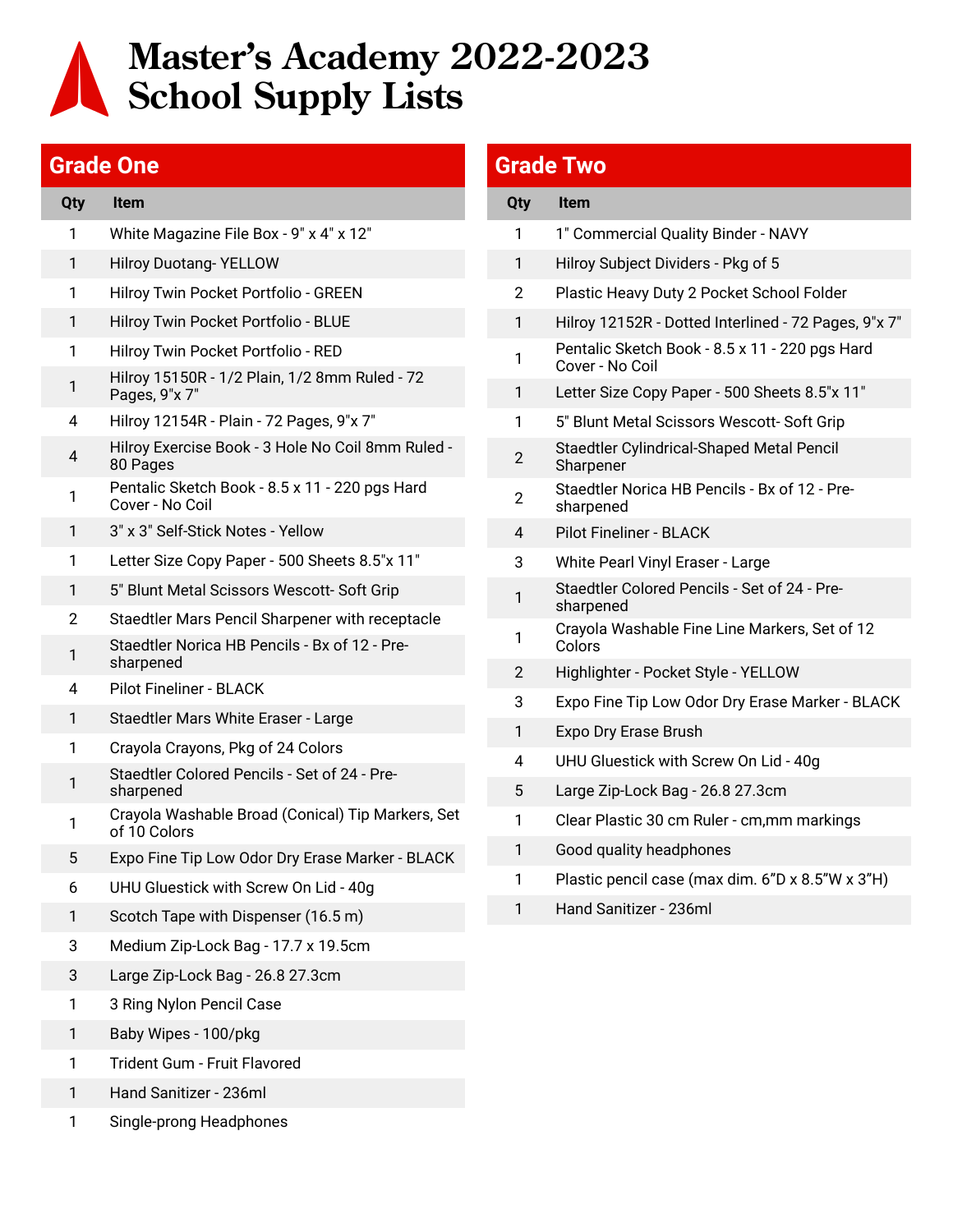# **Master's Academy 2022-2023 School Supply Lists**

#### **Grade Three**

| <b>Qty</b>     | <b>Item</b>                                                       |
|----------------|-------------------------------------------------------------------|
| 1              | Hilroy Subject Dividers - Pkg of 5                                |
| 1              | White Magazine File Box - 9" x 4" x 12"                           |
| 1              | <b>Hilroy Duotang - ORANGE</b>                                    |
| 1              | <b>Hilroy Duotang-YELLOW</b>                                      |
| 1              | Hilroy Twin Pocket Portfolio - Asstd. Colors                      |
| $\overline{4}$ | Hilroy Exercise Book - 3 Hole No Coil 8mm Ruled -<br>80 Pages     |
| 1              | Pentalic Sketch Book - 8.5 x 11 - 220 pgs Hard<br>Cover - No Coil |
| 1              | 3" x 3" Self-Stick Notes - Yellow                                 |
| 1              | Post-It Mini Flags - Asstd Colors                                 |
| 1              | Letter Size Copy Paper - 500 Sheets 8.5"x 11"                     |
| 1              | Staedtler Mars Pencil Sharpener with receptacle                   |
| 1              | Ticonderoga Tri-Write Pencils with Eraser - Box of<br>12          |
| 4              | <b>Pilot Fineliner - BLACK</b>                                    |
| 3              | White Pearl Vinyl Eraser - Large                                  |
| 1              | Staedtler Colored Pencils - Set of 24 - Pre-<br>sharpened         |
| 1              | Crayola Super Tip Washable Markers, Set of 20<br>Colors           |
| 1              | Highlighter - Pocket Style - YELLOW                               |
| 1              | Highlighter - Pocket Style - PINK                                 |
| 1              | Highlighter - Pocket Style - GREEN                                |
| 1              | Expo Fine Tip Low Odor Dry Erase Marker - BLACK                   |
| 3              | UHU Gluestick with Screw On Lid - 40 g                            |
| 1              | Pencil Case with Zippered Front - 2 Binder Rings                  |
| 1              | Baby Wipes - 100/pkg                                              |
| 1              | Clear Plastic 30cm Ruler - cm, mm markings                        |
| 1              | 7" Metal Scissors - Soft Grip                                     |
| 1              | Headset Stereo Headphones - Child Size                            |

Hand Sanitizer - 236ml

### **Grade Four**

| Qty            | <b>Item</b>                                                               |
|----------------|---------------------------------------------------------------------------|
| 1              | 11/2" Avery View Binder with Slant Rings, WHITE                           |
| 1              | Hilroy Subject Dividers - Pkg of 5                                        |
| 1              | <b>Hilroy Duotang - BLUE</b>                                              |
| 1              | <b>Hilroy Duotang - ORANGE</b>                                            |
| 1              | <b>Hilroy Duotang - GREEN</b>                                             |
| 1              | FILE-EZ Two-Pocket Folders with 3-Prong<br><b>Fasteners, Yellow Color</b> |
| 2              | Coil Exercise Book - 300 Pages, 3 Subject, Poly<br>Front, 7 mm Ruled      |
| 1              | Pentalic Sketch Book - 8.5 x 11 - 220 pgs Hard<br>Cover - No Coil         |
| 1              | Letter Size Copy Paper - 500 Sheets 8.5"x 11"                             |
| 2              | Staedtler Norica HB Pencils - Bx of 12 - Pre-<br>sharpened                |
| 4              | <b>Pilot Fineliner - BLACK</b>                                            |
| $\overline{2}$ | White Pearl Vinyl Eraser - Large                                          |
| 1              | Staedtler Colored Pencils - Set of 24 - Pre-<br>sharpened                 |
| 1              | Crayola Washable Fine Line Markers, Set of 12<br>Colors                   |
| 2              | Highlighter - Pocket Style - YELLOW                                       |
| 3              | Expo Fine Tip Low Odor Dry Erase Marker - BLACK                           |
| 3              | UHU Gluestick with Screw On Lid - 40g                                     |
| 1              | Stainless Steel, Cork Back 12"/30cm Ruler                                 |
| 1              | 7" Metal Scissors - Soft Grip                                             |
| 1              | Staedtler Mars Pencil Sharpener with receptacle                           |
| 1              | <b>Apple iPod Quality Earbuds</b>                                         |
| 1              | Extra Large Zipper Pencil Case                                            |
| 1              | Hand Sanitizer - 236ml                                                    |